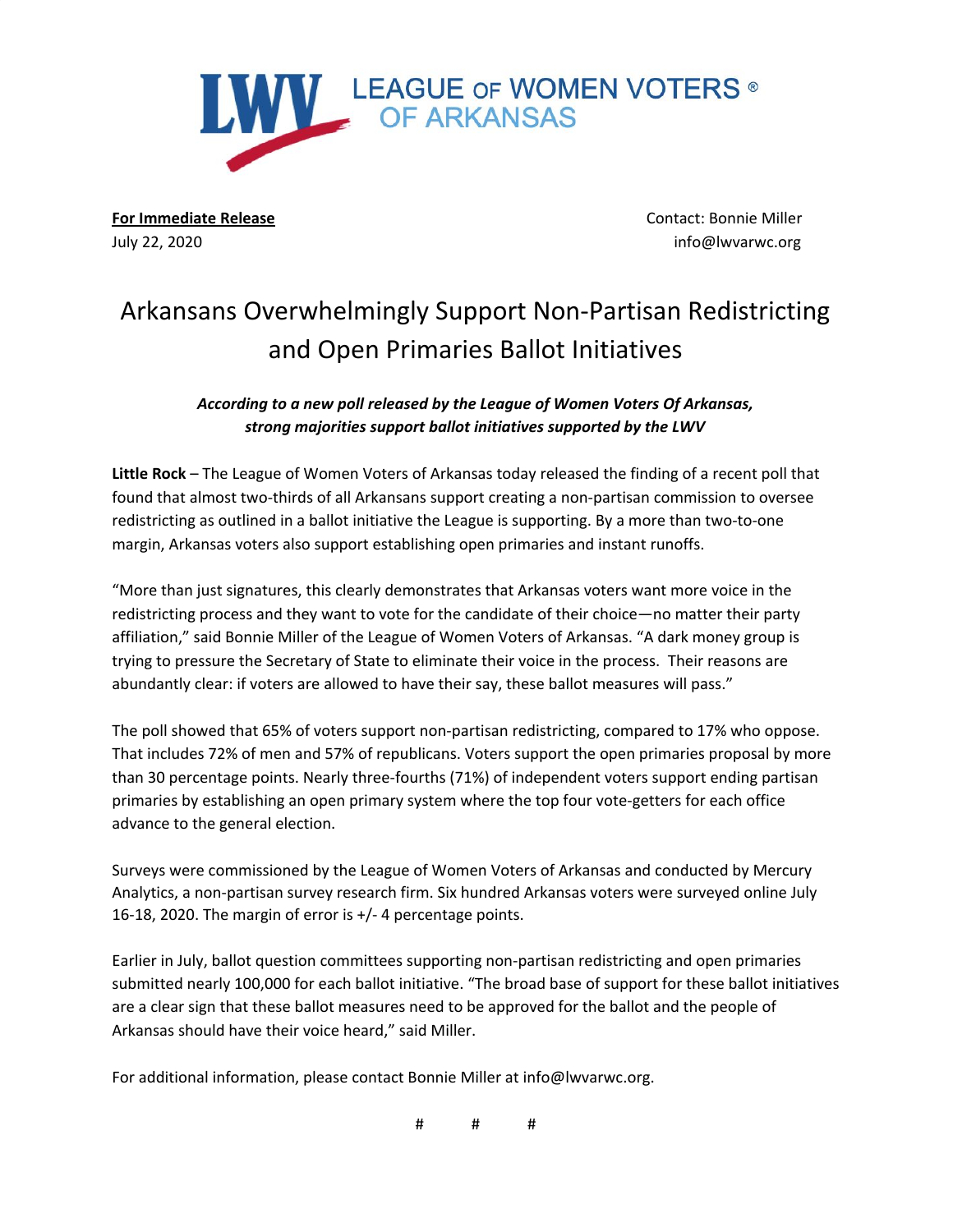## **Arkansas Voters Support Independent Citizens Redistricting Commission, Ranked Choice Voting and Non-Partisan Open Primary Elections**

By a wide margin, Arkansas voters support a number of election reforms including:

- Independent citizens redistricting commission (65% support, 17% oppose)
- Allow voters to rank their top four candidates in the general election (60% support, 28% oppose)
- Nonpartisan open primary elections (59% support, 24% oppose)

Polling demonstrates that these election reforms are supported by Republicans, Democrats and independents, women and men, white and Black Arkansas voters, young, middle-aged and senior citizens.

### **Methodology**

600 Arkansas voters were surveyed online July 16-18, 2020. The margin of error is +/- 4 percentage points. Surveys were commissioned by the League of Women Voters of Arkansas and conducted by Mercury Analytics, a non-partisan survey research firm. Respondents are demographically representative of likely 2020 voters.

### **Demographics of Survey Respondents**

| Gender | F 55% / M 45%                               |
|--------|---------------------------------------------|
| Race   | White 83% / Black 12%                       |
| Age    | 18-29 13% / 30-49 31% / 50-64 30% / 65+ 26% |

#### **Survey Results**

|                                                                                                                                                                                                                                |            | Party     |            |             | <b>Gender</b> |           | Race      |              | Age         |                  |               |           |  |
|--------------------------------------------------------------------------------------------------------------------------------------------------------------------------------------------------------------------------------|------------|-----------|------------|-------------|---------------|-----------|-----------|--------------|-------------|------------------|---------------|-----------|--|
| <b>Total Support / Oppose</b>                                                                                                                                                                                                  | <b>All</b> | D         |            | $\mathbf R$ | Men           | Wome<br>n | Whit<br>e | <b>Black</b> | $18-2$<br>9 | $30 - 4$<br>9    | $50 - 6$<br>4 | $65+$     |  |
| <b>Require that the election</b><br>winner receive a majority of<br>the votes cast.                                                                                                                                            | 72/1<br>8  | 82/1<br>0 | 72/1<br>6  | 64/2<br>7   | 74/2<br>2     | 71/15     | 74/1<br>8 | 69/1<br>8    | 72/1<br>8   | 77/1<br>3        | 66/2<br>1     | 74/2<br>0 |  |
| <b>Modernize Arkansas's</b><br>election process.                                                                                                                                                                               | 70/1<br>4  | 83/6      | 67/1<br>6  | 66/1<br>9   | 75/1<br>4     | 67/14     | 72/1<br>3 | 64/1<br>3    | 69/1<br>6   | 77/1<br>$\bf{0}$ | 67/1<br>5     | 68/1<br>7 |  |
| Establish an independent<br>citizens commission to<br>oversee the drawing of<br>boundary lines for<br>congressional and state<br>legislative districts instead of<br>allowing politicians to draw<br>their own district lines. | 65/1<br>7  | 74/1<br>4 | 67/2<br>5. | 57/2<br>5   | 72/1<br>9     | 60/16     | 67/1<br>6 | 64/2<br>1    | 59/2<br>3   | 70/1<br>4        | 65/1<br>7     | 65/2<br>1 |  |